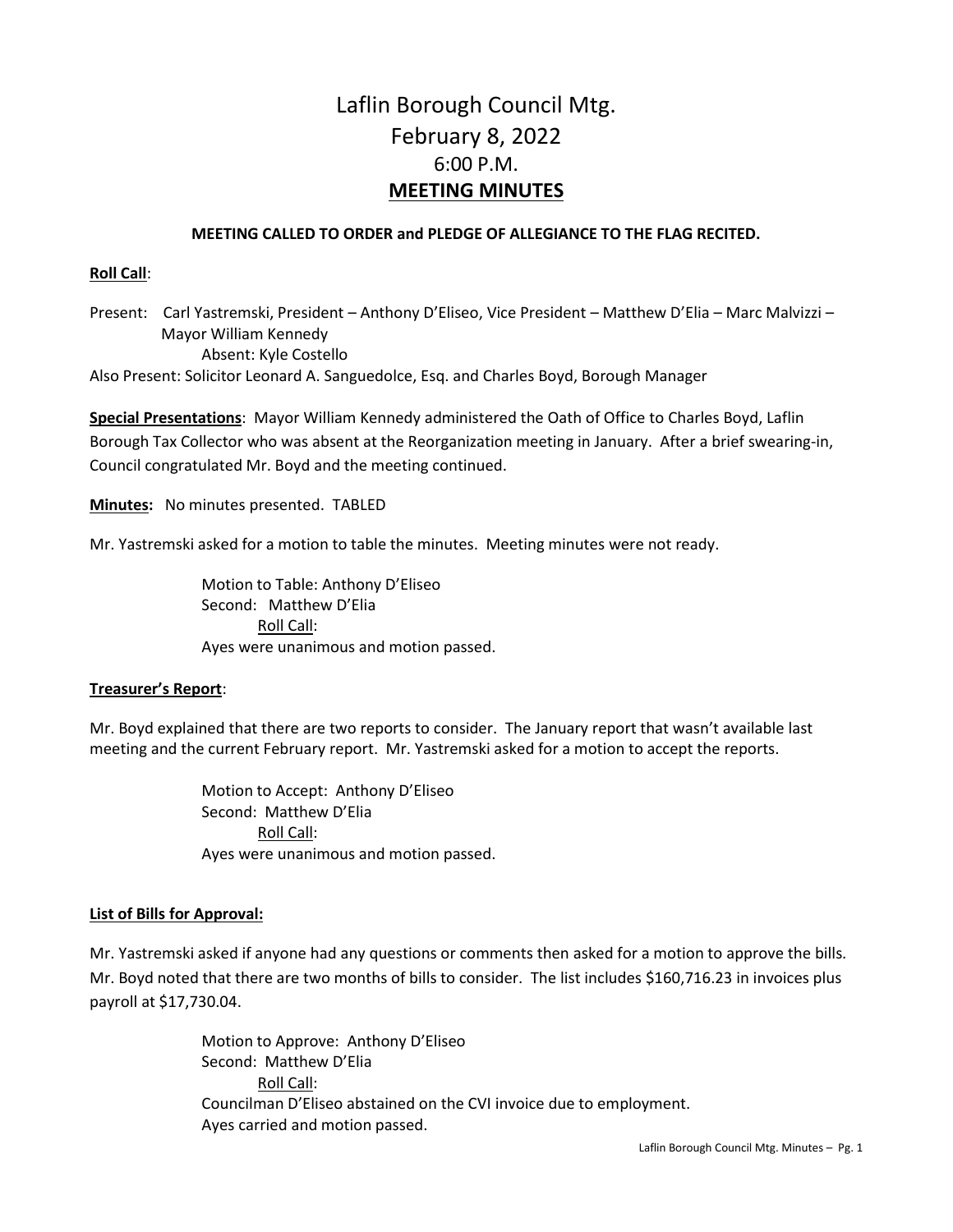## **Correspondences (e-mailed to Council during the month)**: No discussion.

### **Reports**:

State Police and Laflin Volunteer Fire Dept. reports were unavailable at the time of the council meeting.

## **Manager's Report** –

Mr. Boyd gave a brief manager's report noting a problem with one of the plow trucks that had to be repaired at Coccia Ford after a recent storm. The truck is back up and running.

A sanitary sewer overflow (SSO) occurred at 934 Union Street (formerly 64 Main Street) and was handled by Koberlein Environmental Services. After two days, the blockage was cleared and line scoped with a camera. Additional work will be needed on the line to prevent future issues. The SSO was reported to PA DEP.

Elected officials were reminded to complete the Pennsylvania State Ethics Commission Financial Disclosure form and return to the borough office by May 1, 2022. An email was sent to all with a link to the required document and Mr. Boyd indicated he had blank hardcopies available.

Some discussion took place on the lack of a police report from the Pennsylvania State Police for the past two months. A new public use website is available but not working correctly. Mr. Boyd is working with Trooper Deanna Piekanski to get the report issues resolved and to maintain the same information as provided in the past.

## **Mayor's Report** – No report presented.

Motion to Approve: Anthony D'Eliseo Second: Matthew D'Elia Roll Call: Ayes were unanimous and motion passed.

### **Unfinished Business**:

A) Laflin Borough Building & Library Pandemic Closure Status –

Mr. Yastremski noted that, by vote at the last council meeting, the borough building and library were closed to the public due to the increased cases of the COVID. Council was to re-evaluate the situation at the February meeting. After some discussion and recommendations, Mr. Yastremski asked for a motion to reopen the borough building and library to the general public.

> Motion to Reopen: Anthony D'Eliseo Second: Marc Malvizzi Roll Call: Ayes were unanimous and motion passed.

## B) RCN Cable Franchise Agreement (Revised) -

Mr. Yastremski stated that a late, revised draft copy of the RCN franchise agreement was emailed to the borough that contained a couple of issues in which he asked Mr. Boyd to address. Mr. Boyd indicated that the recent changes, as prepared by Solicitor Sanguedolce, in section 2.6 were changed or deleted. These late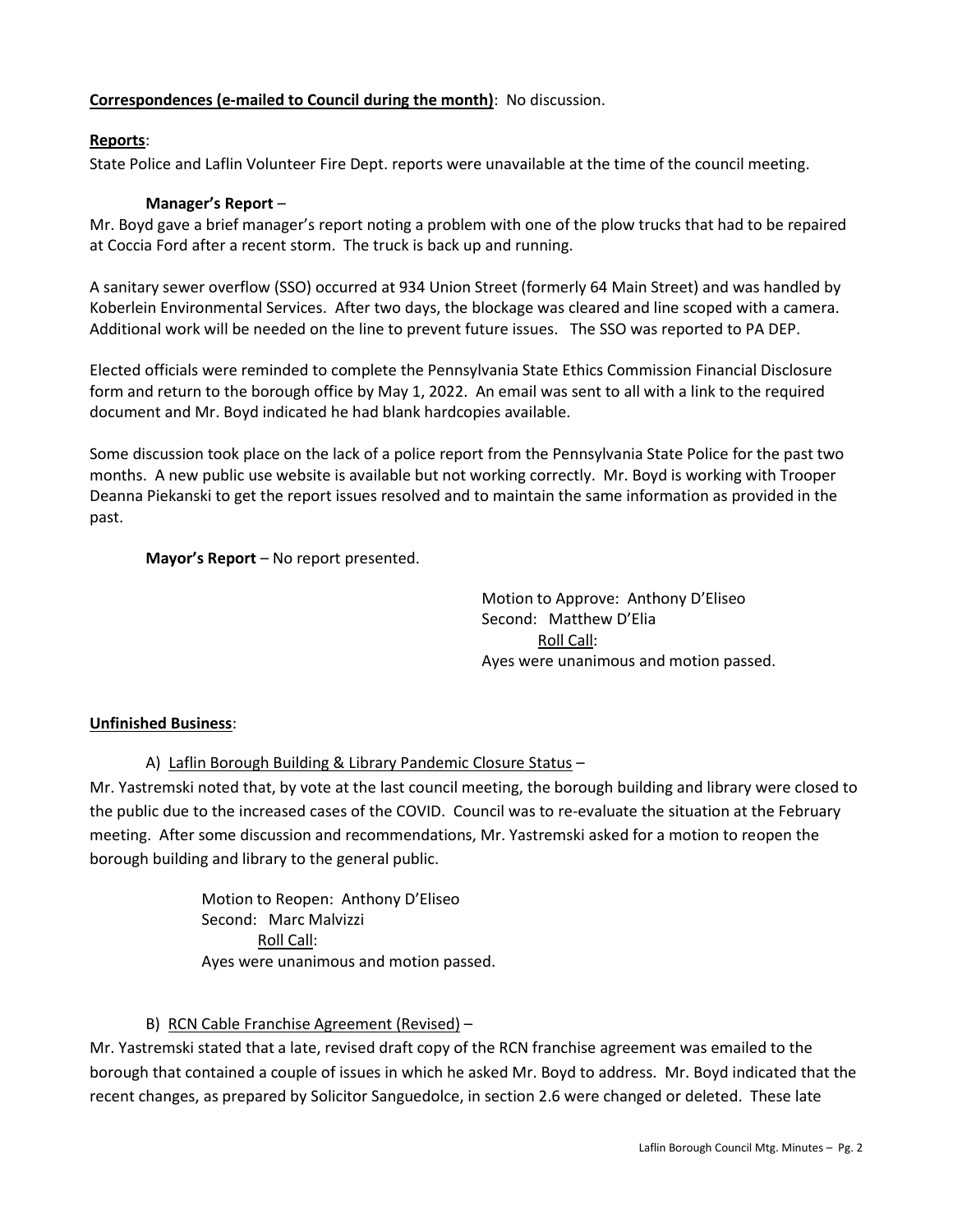changes are concerning to Mr. Boyd since it seems to indicate that RCN is not agreeing to the verbal terms agreed upon.

Much discussion followed on why the changes were made by RCN; the availability of Verizon Wireless as a back-up if the franchise agreement fails to deliver; the need to stand firm on what was offered to the borough in terms of service to the playgrounds; pricing of RCN telephone service; and the level of cable TV channels that would be provided to the borough in the RCN agreement.

Mr. Yastremski asked for a motion to table the decision on the RCN agreement.

Motion to Table: Matthew D'Elia Second: Anthony D'Eliseo Roll Call: Ayes were unanimous and motion passed.

## **New Business:**

A) Laflin Borough Commercial Liability Insurance Package for 2022 – Assured Partners of Northeast PA The Kilmer Group Joyce Insurance Group

Mr. Yastremski announced that two proposals were received from Assured Partners of Northeast PA and The Kilmer Group. Joyce Insurance did not submit a proposal. Copies of the proposals were emailed to councilmembers and hardcopies provided. Mr. Yastremski asked Mr. Boyd if both companies were given the same specifications. Mr. Boyd responded in the affirmative. Both Chad DeBona from Assured Partners and Caleb Sheldon from The Kilmer Group attended the meeting.

Mr. Yastremski noted that Assured Partner's proposal did not include worker's compensation coverage nor cyber liability insurance. Mr. DeBona addressed the lack of coverage by stating he was locked-out by Am Trust Insurance Co. since The Kilmer Group was first to contact them to work on a quote for the municipality. He mentioned that the State Worker's Insurance Fund was delayed in quoting the worker's compensation. Mr. DeBona continued to say, if Assured Partners was chosen to continue to be the borough's insurance broker, they would be able to obtain the same quote from Am Trust.

Mr. Yastremski asked Mr. Boyd if anything else was different on the two quotes. Mr. Boyd noted that Assured Partners was having trouble with Chubb cyber liability and it wasn't included in their proposal. Mr. DeBona explained that new IT requirements by Chubb caused them to only offer a two (2) month extension to the current in-place policy. Laflin Borough would need to institute protocols to upgrade computer security before Chubb would continue coverage. One of the most important upgrades would be Multi-Factor Authentication (MFA). Mr. DeBona stated that they could take-over the Cowbell Cyber quote if Assured Partners is retained as broker of record. Cowbell Cyber doesn't have the requirements that Chubb is instituting.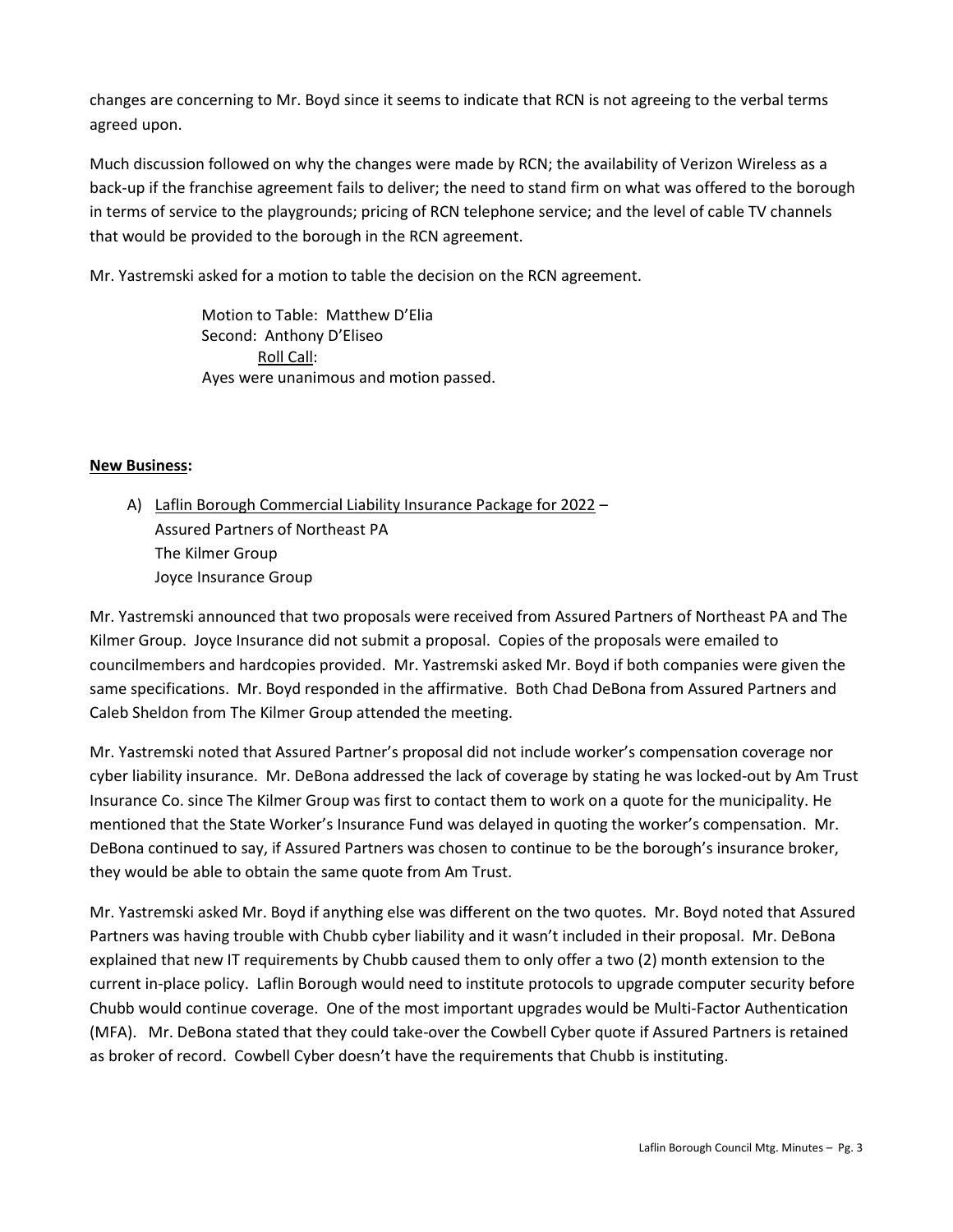Mr. Yastremski compared both insurance proposals without worker's comp. and cyber liability and determined that Selective Insurance from Assured Partners of Northeast PA had a better package price at \$14,412 as compared to EMC Insurance from The Kilmer Group at \$14,894 (if worker's comp and cyber were deducted).

Mr. Yastremski asked Caleb Sheldon, The Kilmer Group if he wanted to discuss his proposal. Mr. Sheldon noted that Am Trust would have been a perfect fit for the town four or five years ago. Mr. DeBona interjected to say that Assured Partners did look into Am Trust in years past but was denied. Mr. Sheldon continued, noting The Kilmer Group works with 130 municipalities in the state and many of them have Am Trust. Regarding the difference in package pricing, he noted that EMC Insurance, the insurance company in his proposal, offers a dividend program. EMC Insurance provided dividends back to all municipalities they covered in 2021. This was the eleventh year in a row that between 10% to 50% of the premiums were given back as dividends. Without going into too much detail to bog down the meeting, he referred everyone to page 19 of his proposal for noted coverage difference between both companies.

Mr. D'Eliseo asked if Cowbell Cyber had any special procedures before they would take on the borough's coverage. Mr. Sheldon said that they do not have MFA nor other new requirements since they are strictly a cyber liability company. Mr. D'Eliseo asked Mr. DeBona if he can guaranty to the board that, if chosen, they could get the coverage through both competitor's companies. Mr. DeBona responded in the affirmative. Mr. D'Eliseo asked Mr. Sheldon if he concurred with the statement that Assured Partners could take over The Kilmer Group's quote if Assured Partners was chosen to continues as the borough's broker. Mr. Sheldon unfortunately said, that he agreed with that statement.

Much discussion continued on coverage limits and insurance differences. Also discussed was the longtime relationship that the current provider, Assured Partners, has with the borough and the fact that he (broker owner) is a borough resident.

Mr. D'Eliseo had concerns that the Assured Partners proposals was unfinished since it lacked coverage for worker's compensation and cyber liability. Mr. Yastremski stated that it is an even draw between the two companies, but to change the carrier coverage would be a lot of work. He believed Council should consider maintaining the relationship with the current broker. Mr. Malvizzi added that it is also cheaper. More discussions followed.

Mr. Yastremski asked if there is a motion on the floor to accept the Assured Partners of Northeast PA proposal.

Motion to Approve Assured Partners of Northeast PA: Marc Malvizzi Second: Matthew D'Elia Roll Call: Kyle Costello Absent Matthew D'Elia Yes Anthony D'Eliseo **No** Marc Malvizzi Yes Carl Yastremski Yes Motion passed.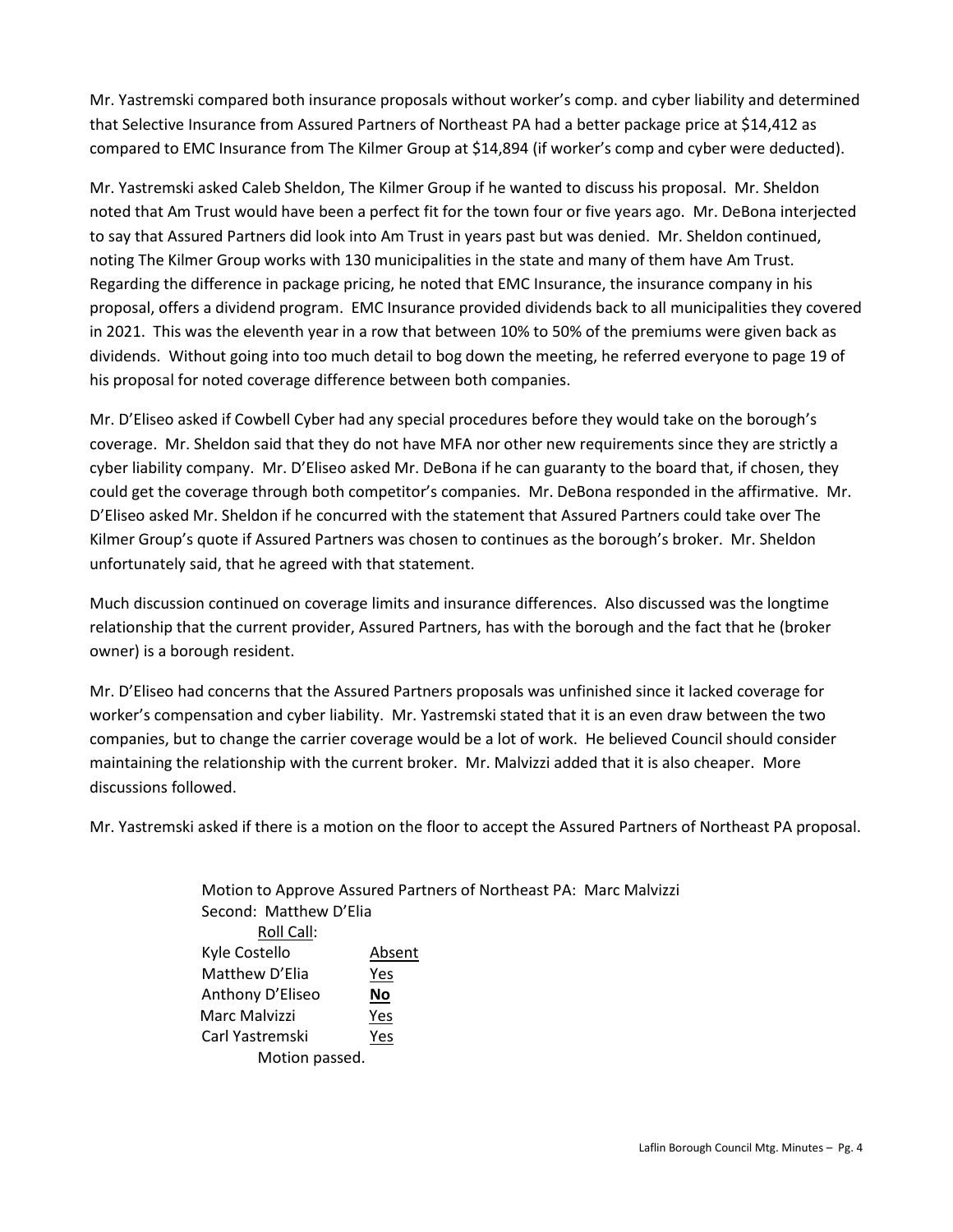B) Internet Connectivity for Security Cameras at Pole Barn -

| <b>Verizon Service</b> | See attached proposal |
|------------------------|-----------------------|
| <b>Comcast Service</b> | See attached proposal |
| RCN / Astound          | No Service Available  |

Mr. Yastremski asked Council if they wanted to approve Verizon Wireless since they are the cheapest with the assumption no contract term is involved.

Some discussion continued on a cost comparison between companies and how adding additional cameras to the access road gate area would affect the overall cost since cable would need to be run down the dirt road. Verizon Wireless would be a onetime equipment cost of \$475 plus \$39.99 per month.

Mr. Yastremski asked for a motion to go with the Verizon Wireless service at the pole barn. Mr. D'Eliseo amended the motion to add the Peplink BR1 mini router to be included. Mr. Yastremski also added that the motion is contingent on no contract terms and unlimited data.

> Motion to Approve Verizon Wireless: Anthony D'Eliseo Second: Marc Malvizzi Roll Call: Kyle Costello Absent Matthew D'Elia Yes Anthony D'Eliseo Yes Marc Malvizzi Yes Carl Yastremski Yes Motion passed.

C) Hire Part-time Plow Driver – Jody Reinard

Mr. Yastremski asked if there is a motion to hire Jody Reinard as a part-time plow driver.

Motion to Hire: Anthony D'Eliseo Second: Marc Malvizzi Roll Call: Kyle Costello Absent Matthew D'Elia Yes Anthony D'Eliseo Yes Marc Malvizzi Yes Carl Yastremski Yes Motion passed.

### **Public Comment:** None